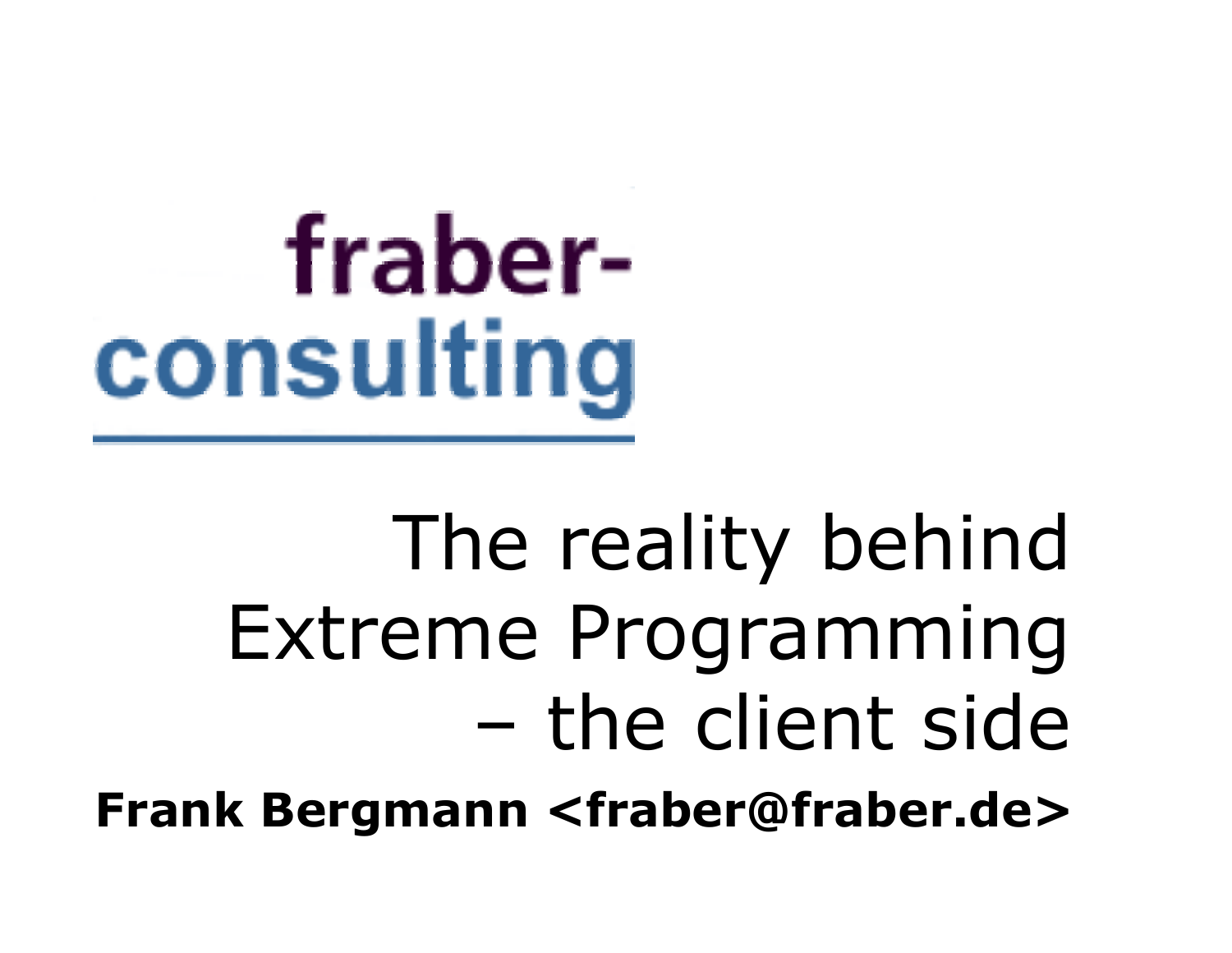

#### **Content**

#### Frank Bergmann is available as a freelance consultant.

**mayo 4, 2002 Frank Bergmann <fraber@fraber.de>**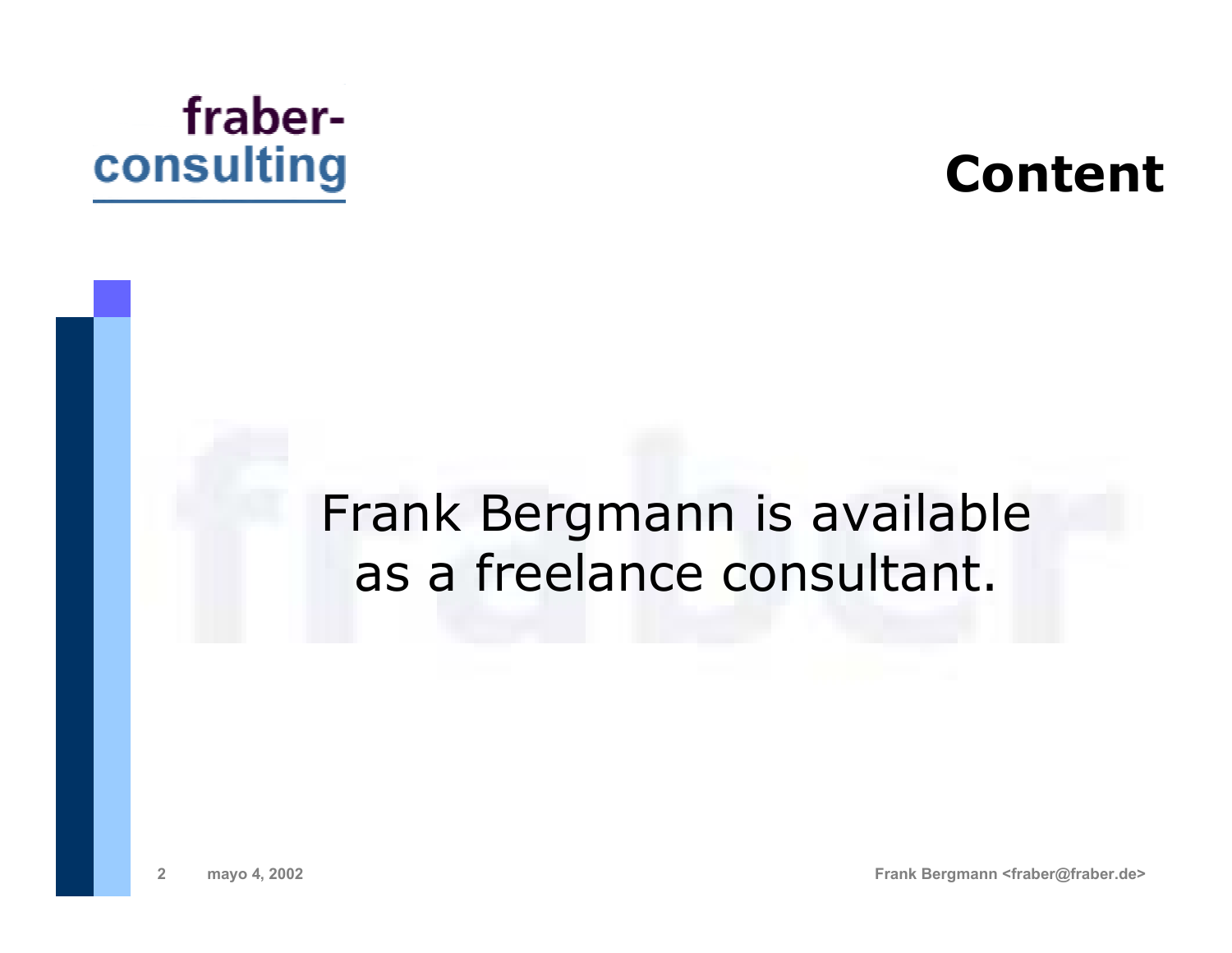

#### **Content**

- $\overline{\mathbb{R}^n}$ Problems with IT Projects
- $\overline{\phantom{a}}$ Where is the Problem?
- $\mathcal{L}_{\mathcal{A}}$ The problem according to Alan Cooper
- ٠ **Measures**
- $\blacksquare$ Extreme Programming
- n. Links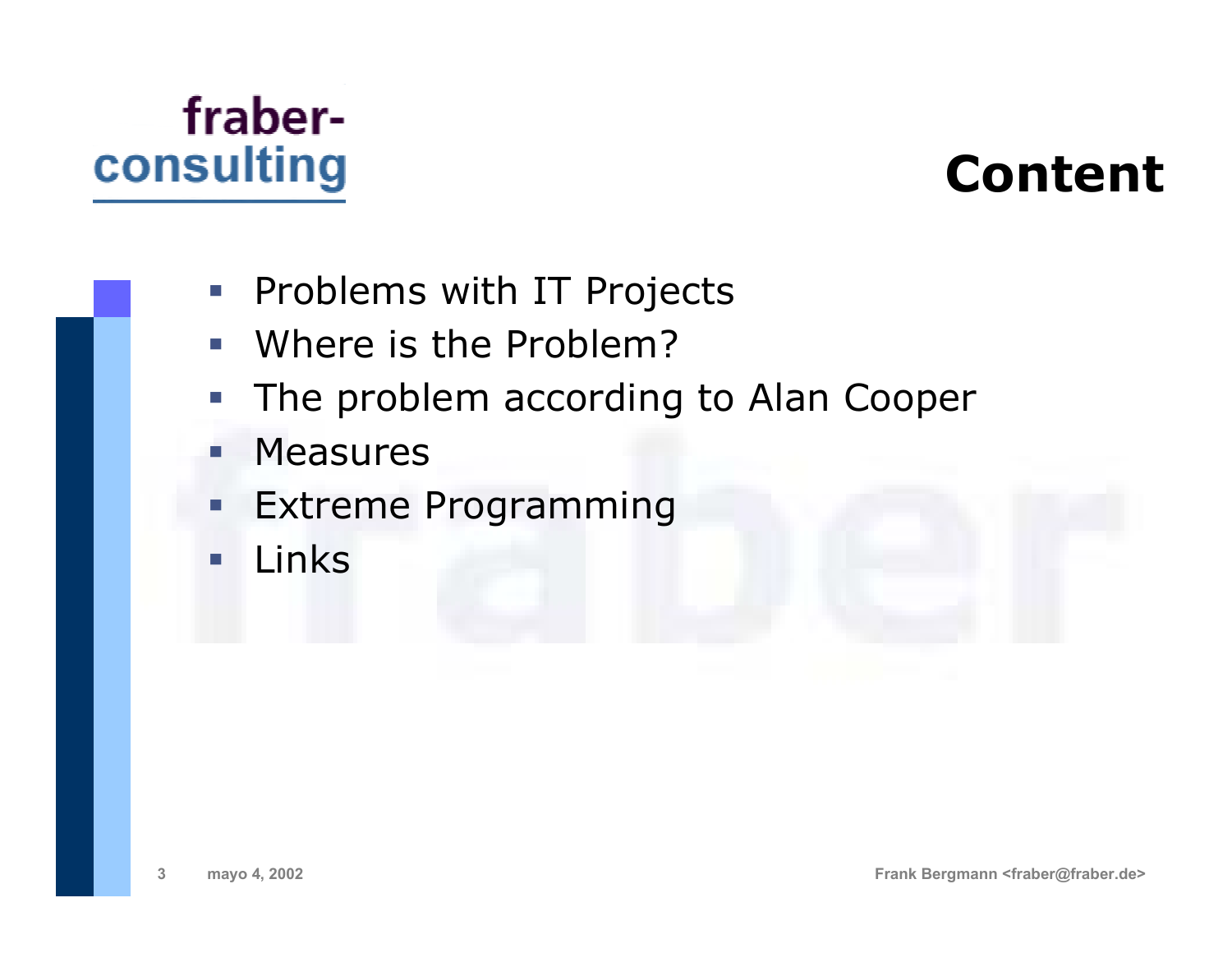#### **Problems with IT Projects**

#### Some Statistics

- Only 20% in time and budget
- 40% never become operative
- **Deviations up to 200% normal**

#### **=> Disastrous situation**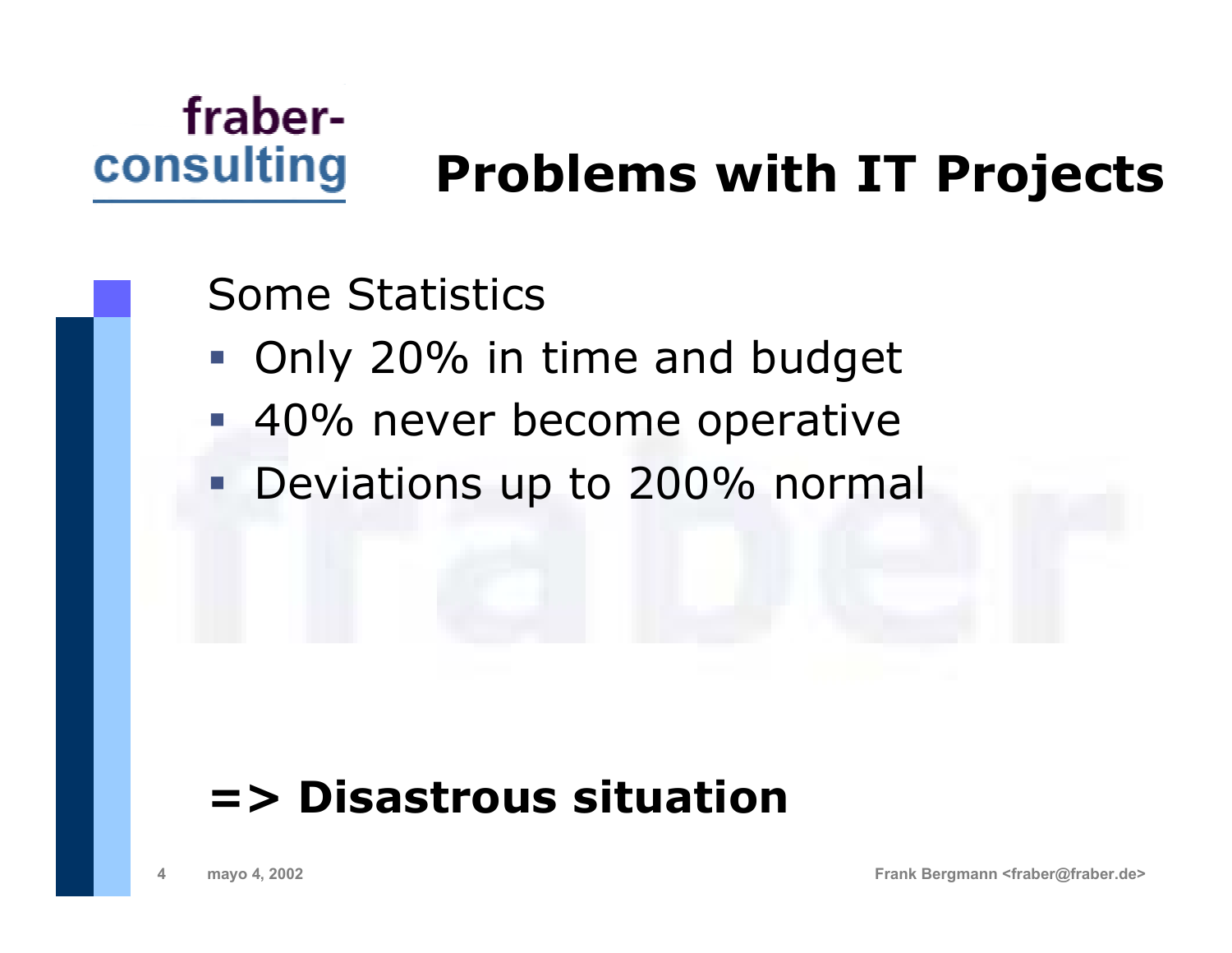#### **Where is the Problem?**

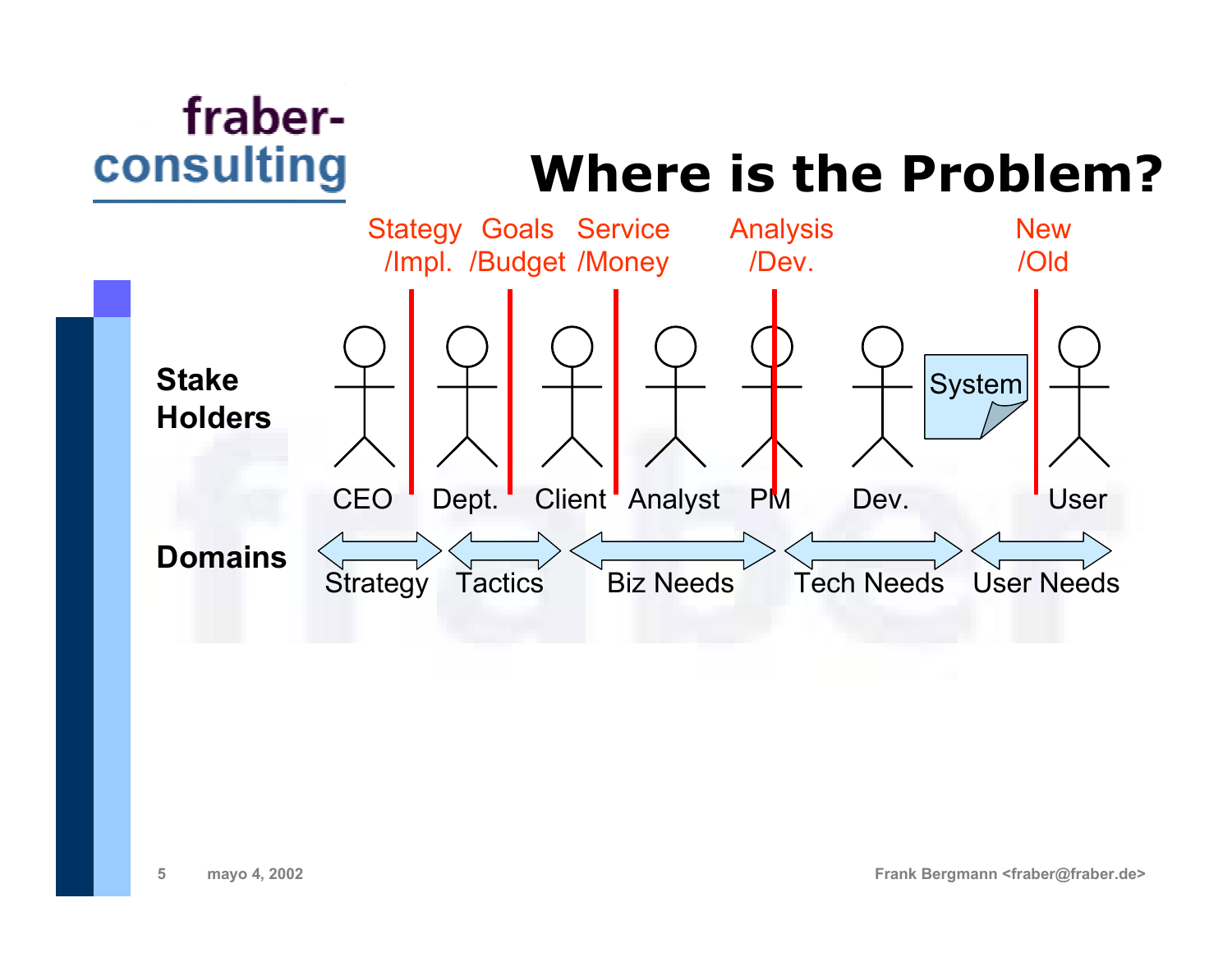

#### **The ProblemAccording to Alan Cooper\***

■ "It's my experience that neither users nor customers can articulate what it is they want, nor can they evaluate it when they see it."

http://www.fawcette.com/interviews/beck\_cooper/

**6**

**mayo 4, 2002 Frank Bergmann <fraber@fraber.de>**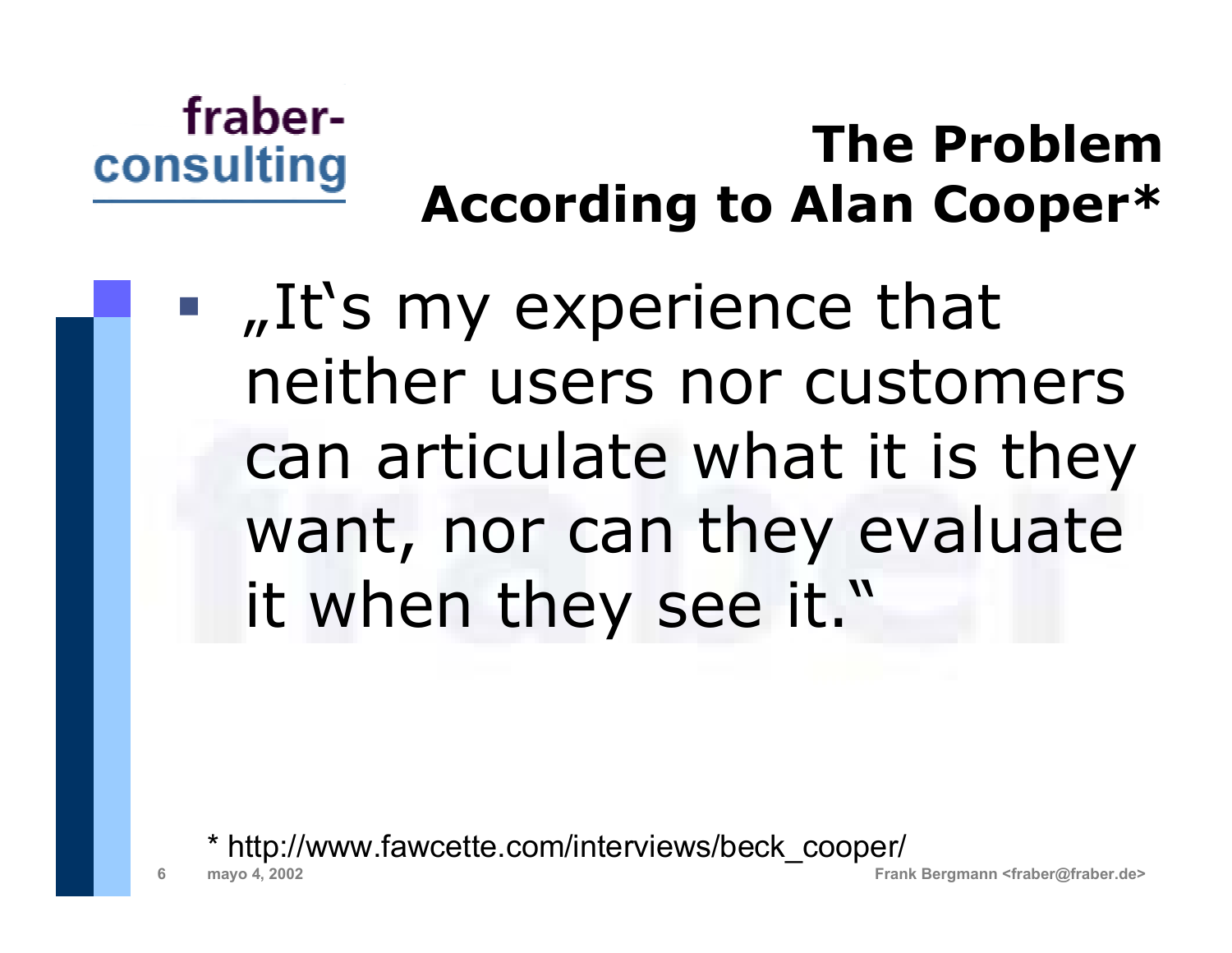

#### **The ProblemAccording to Alan Cooper\***

- ... We have a significant organizational problem, but we can't fix it."
- ...Essentially, the crap rolls downhill and ends up rolling right into the programmers lap."
	- \* http://www.fawcette.com/interviews/beck\_cooper/

**7**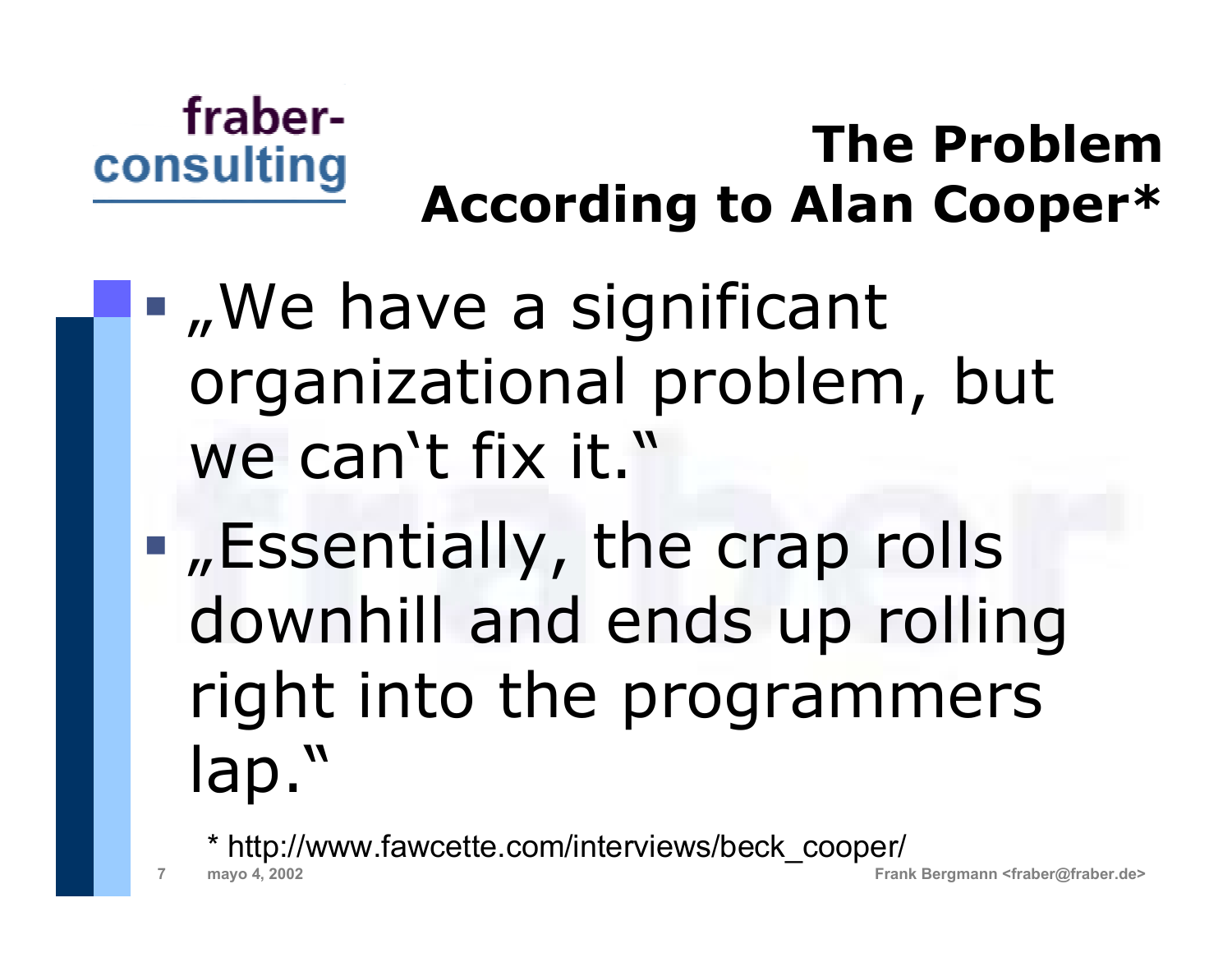

#### **The ProblemAccording to Alan Cooper\***

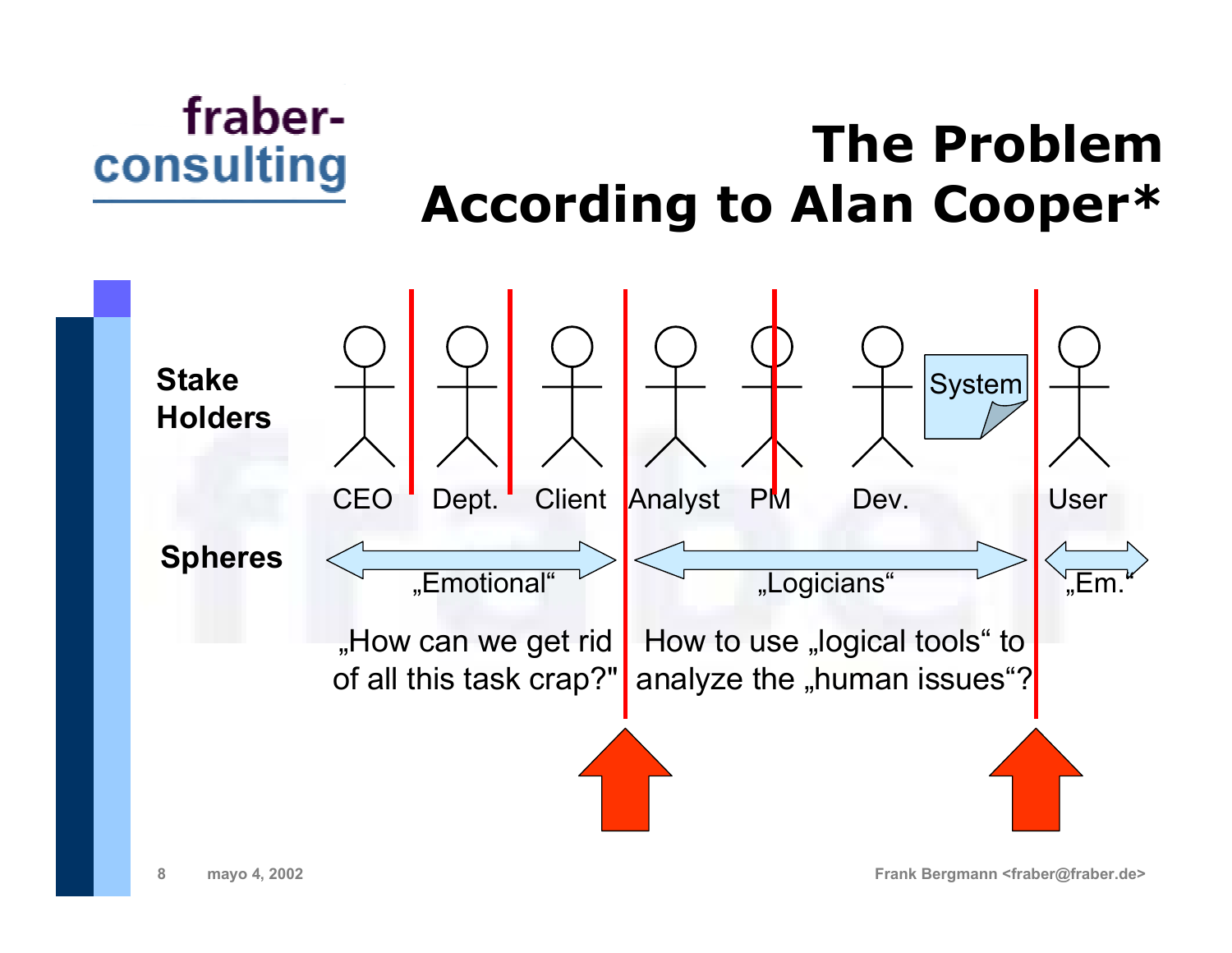

## **Approach 1: Overlapping Profiles**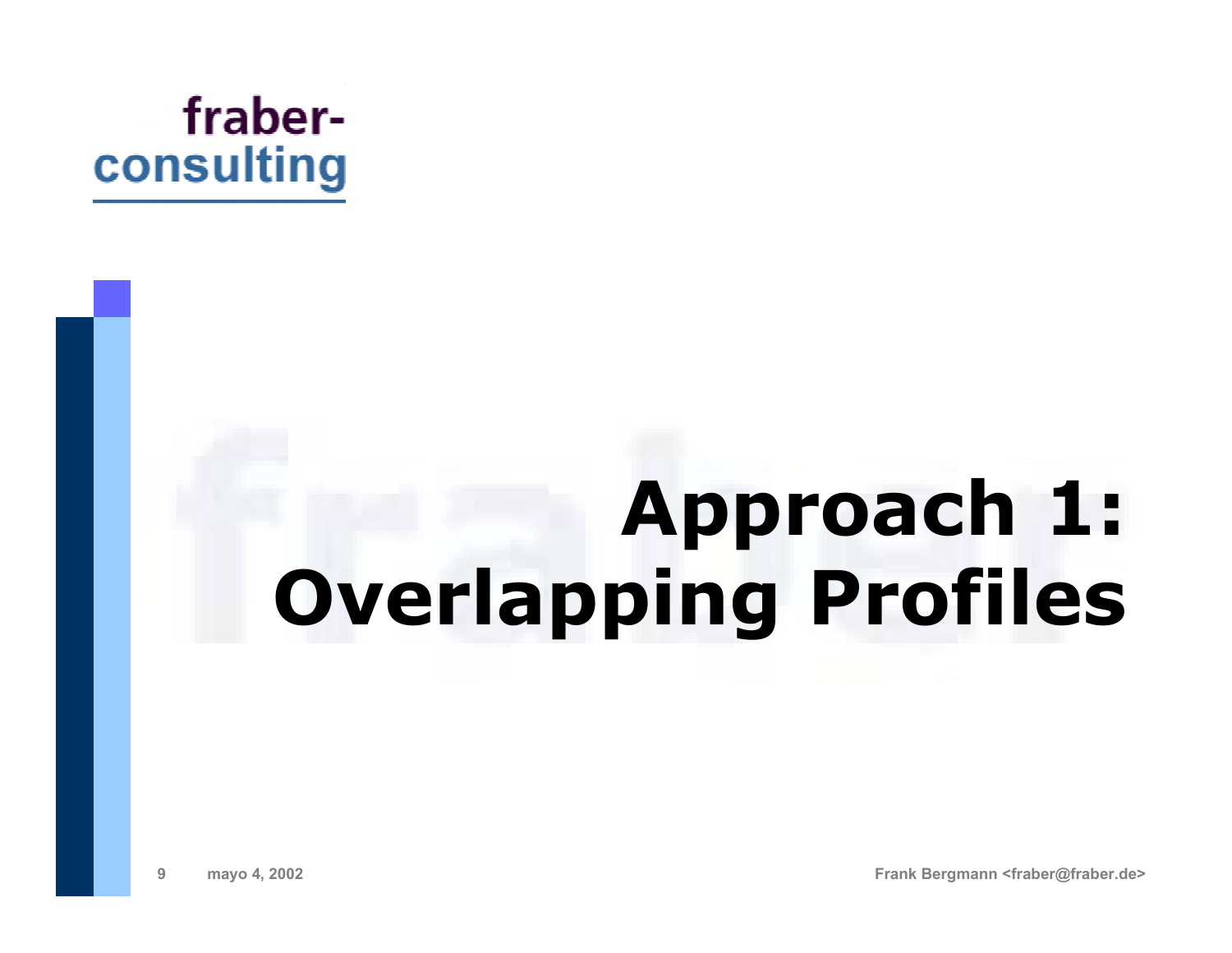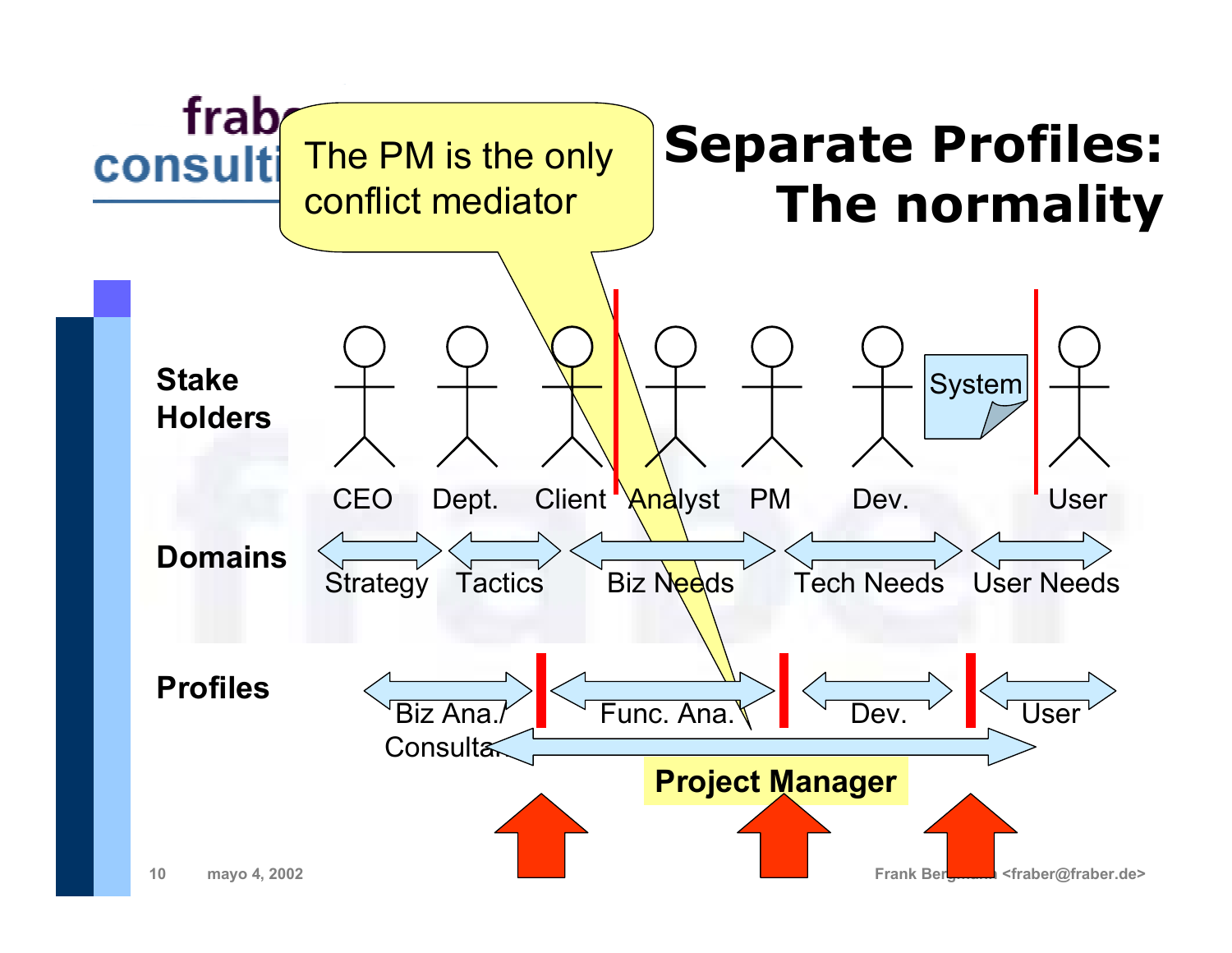![](_page_10_Figure_0.jpeg)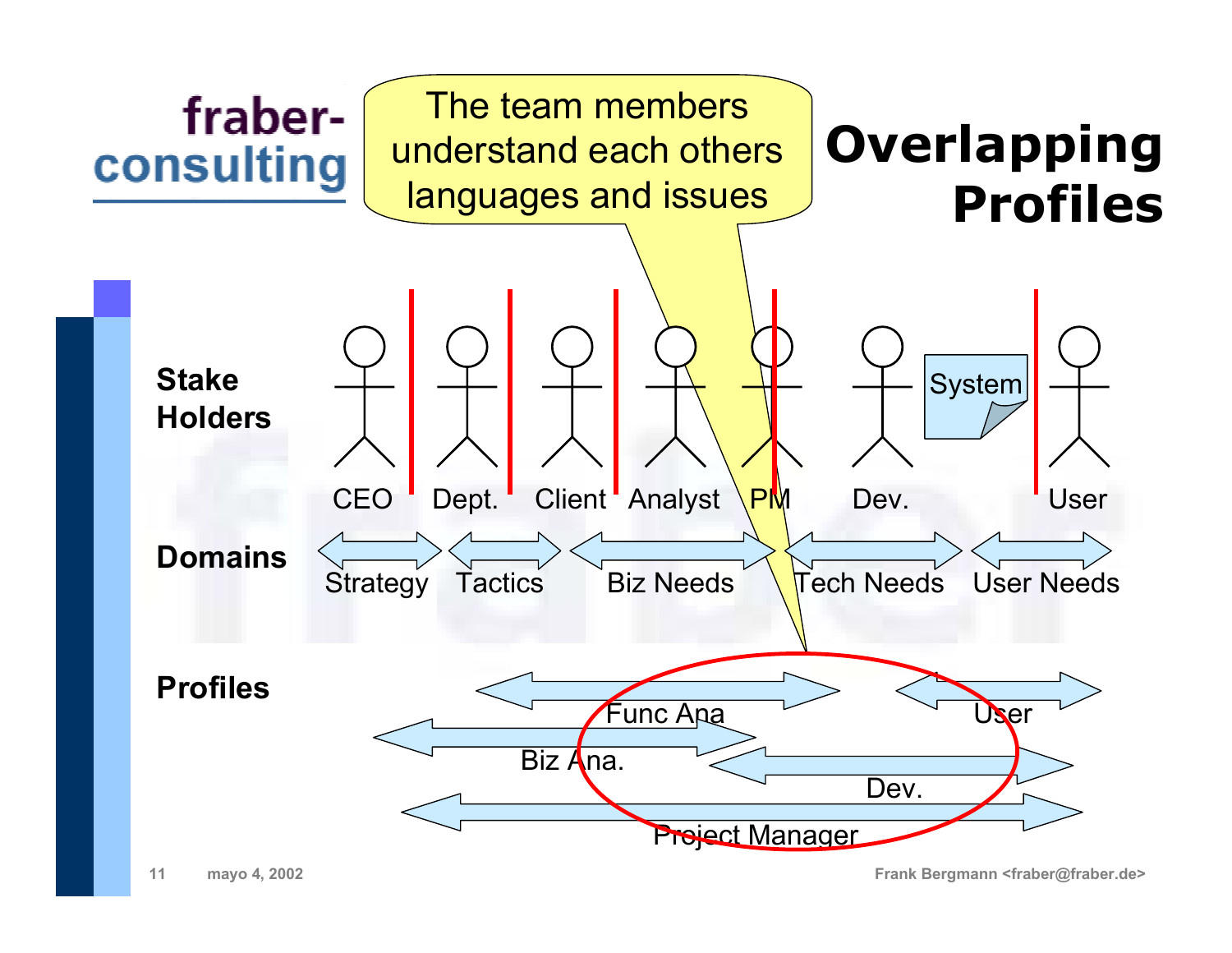#### **Overlapping Profiles**

#### $\mathcal{L}_{\mathcal{A}}$ **But there are few such:**

- –Analysts
- –PMs and
- –Developers

#### **And they are expensive...**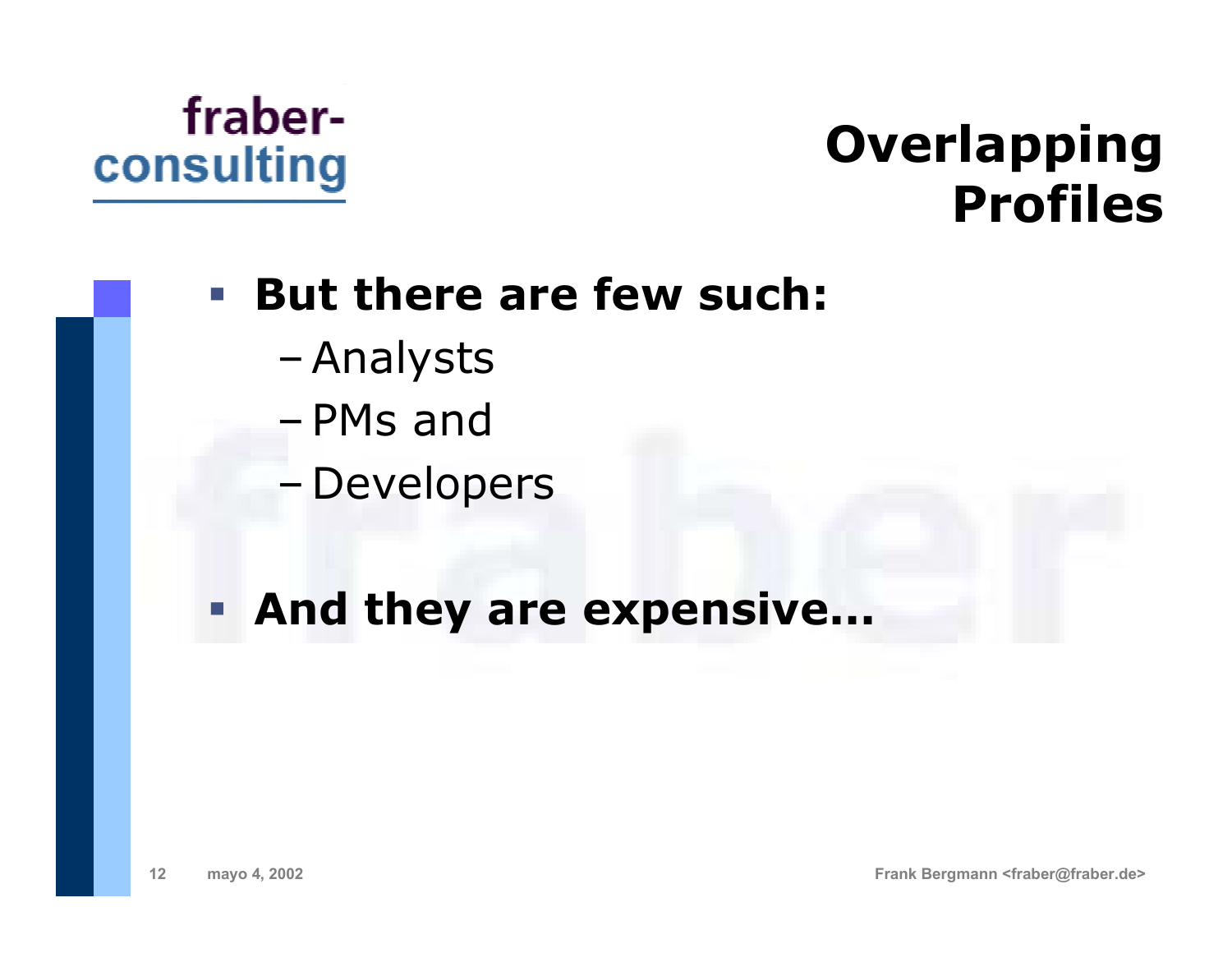![](_page_12_Picture_0.jpeg)

## **Approach 2: Extreme Programming**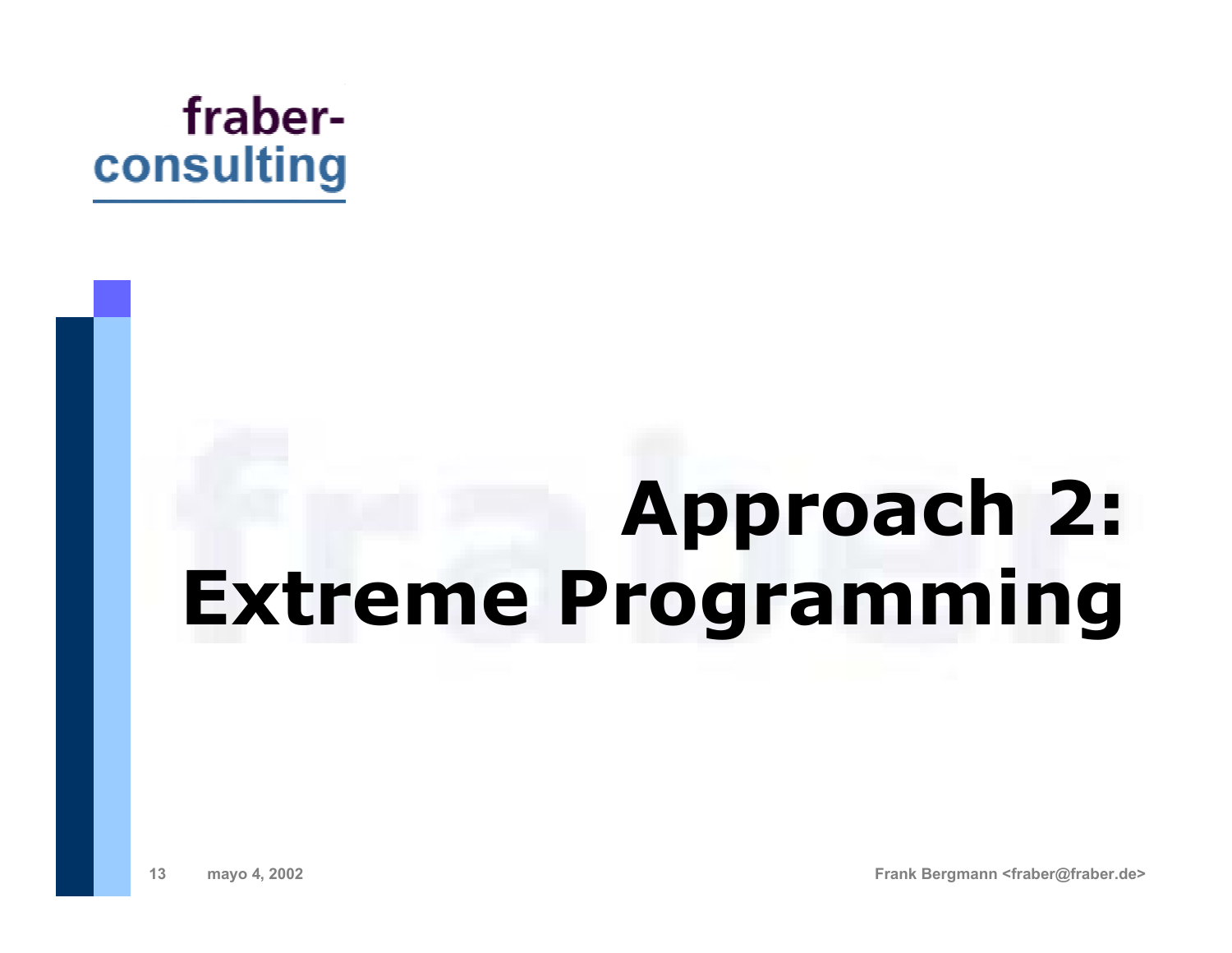![](_page_13_Figure_0.jpeg)

#### **Frequent Iterations**

- $\mathbb{Z}^{\mathbb{Z}}$  Iterations serve totransmit informationacross the conflict boundaries
- The (powerful!) client participates in the project team.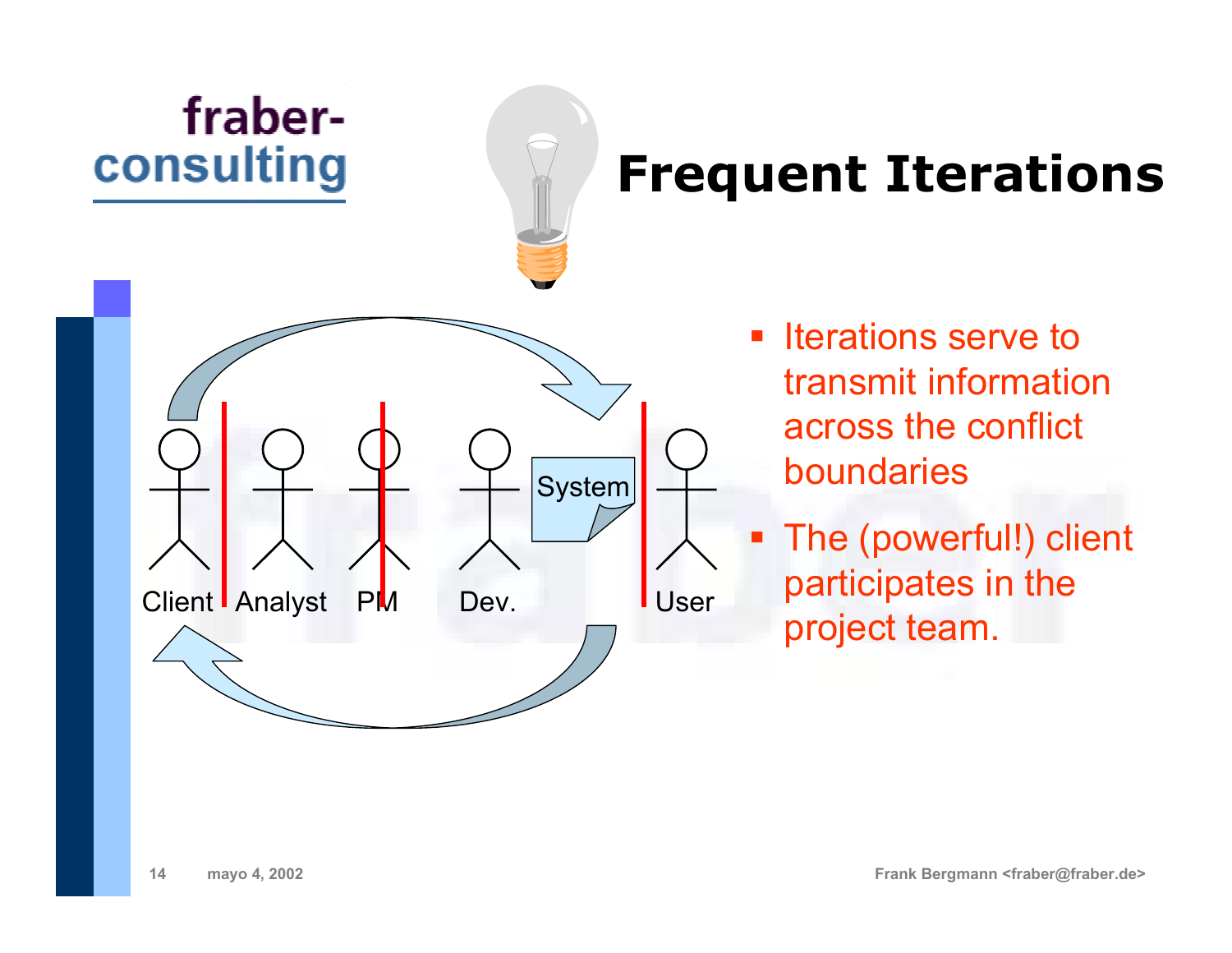### **The Client Learns**

![](_page_14_Figure_2.jpeg)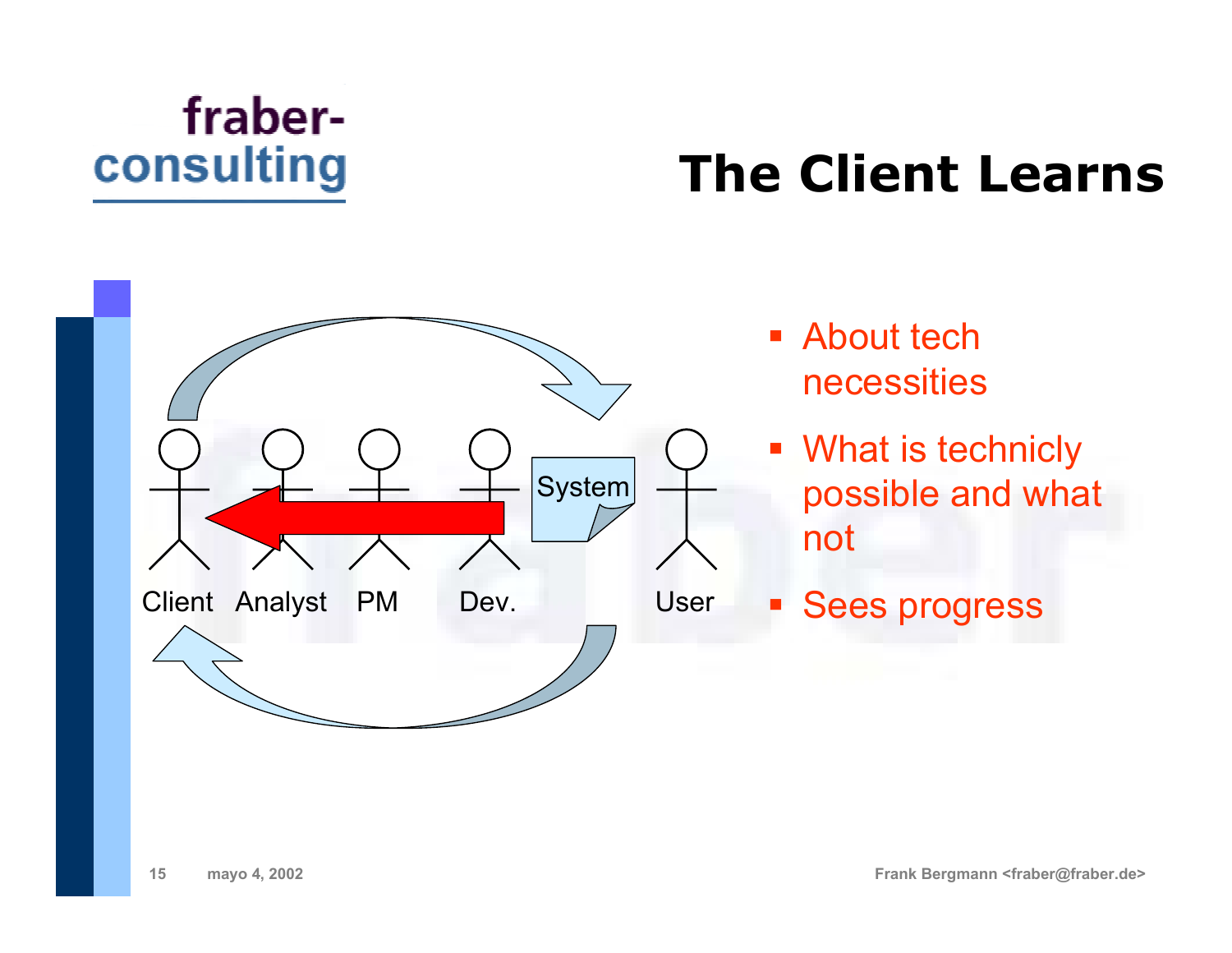#### **The Team Learns**

![](_page_15_Figure_2.jpeg)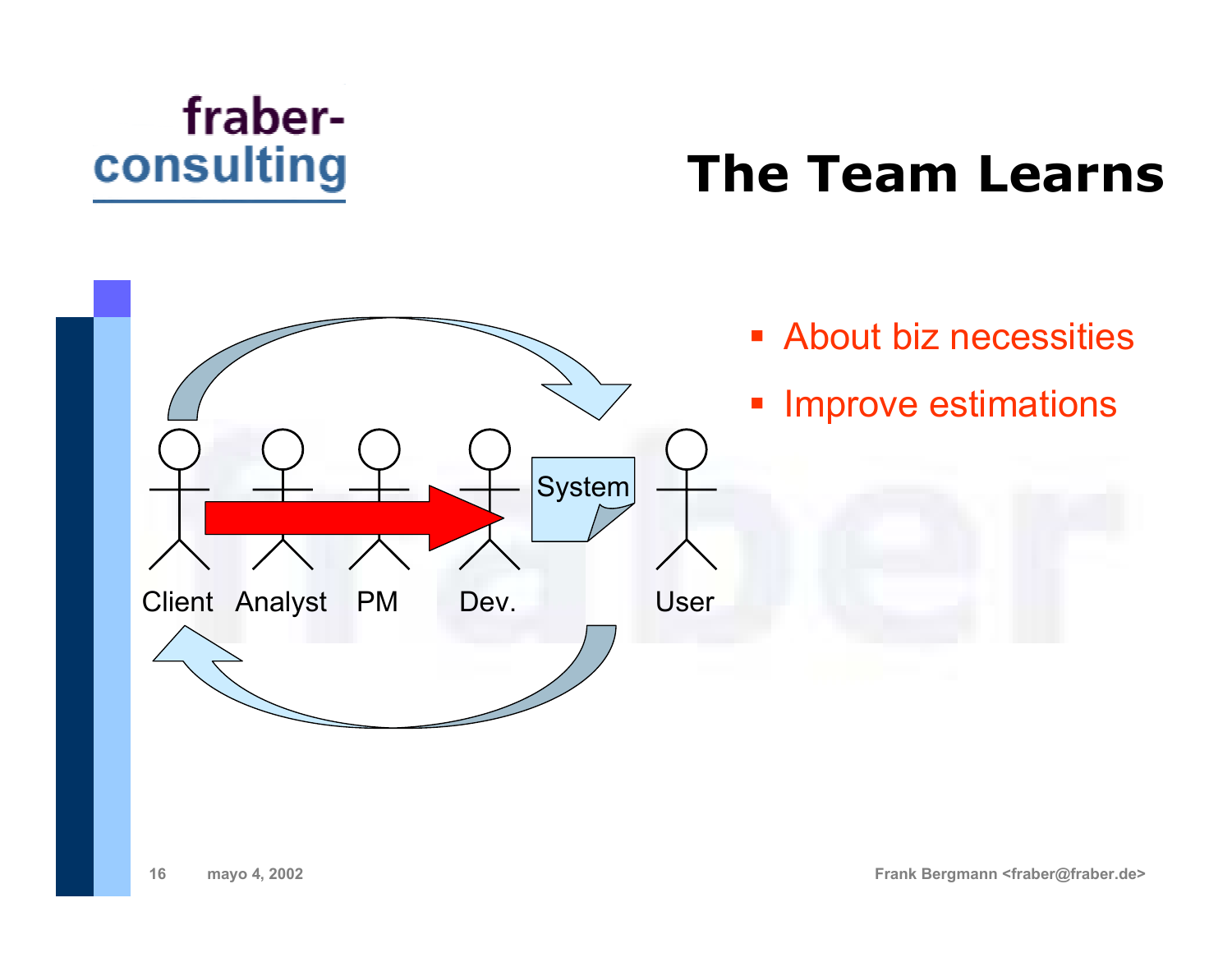![](_page_16_Picture_0.jpeg)

## **Best Practices Extreme Programming**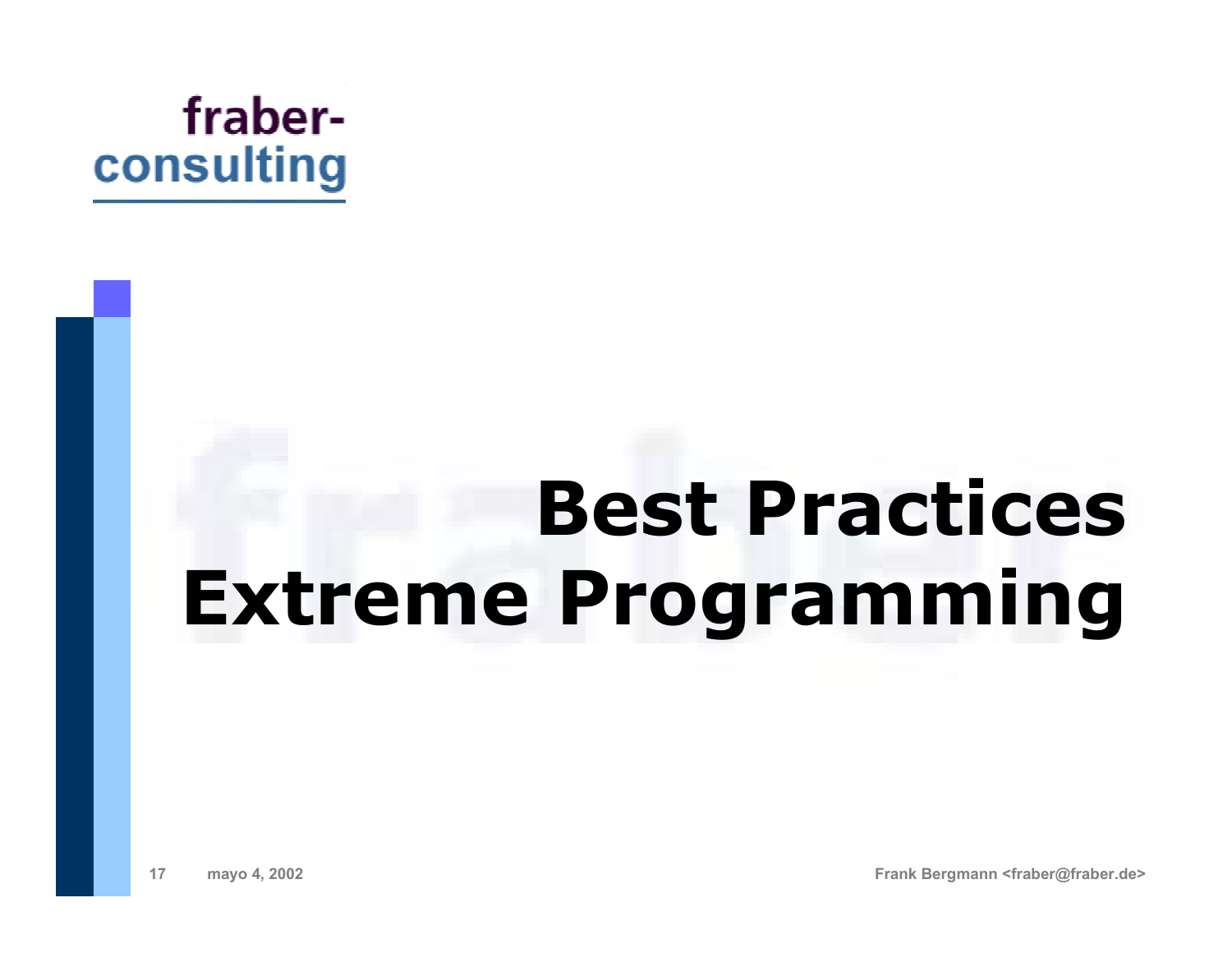### **12 Core Practices\***

#### **Client Handling**

- **Service Service** Planning with clients
- $\overline{\phantom{a}}$ Clients on site

#### **Team Best Practices**

- Coding standards
- Collective codeownership
- Open workspace
- $\Box$ 40-hour week

**18**

 $\mathbb{R}^n$ Pair programming

#### **Arch. Best Practices**

- **Service Service**  Functional testing and unit testing
- $\overline{\mathbb{Z}}$ Refactoring
- **I**  Continuous integration of changes
- $\mathcal{L}_{\mathcal{A}}$ Simple code metaphors
- **Service Service** Simple design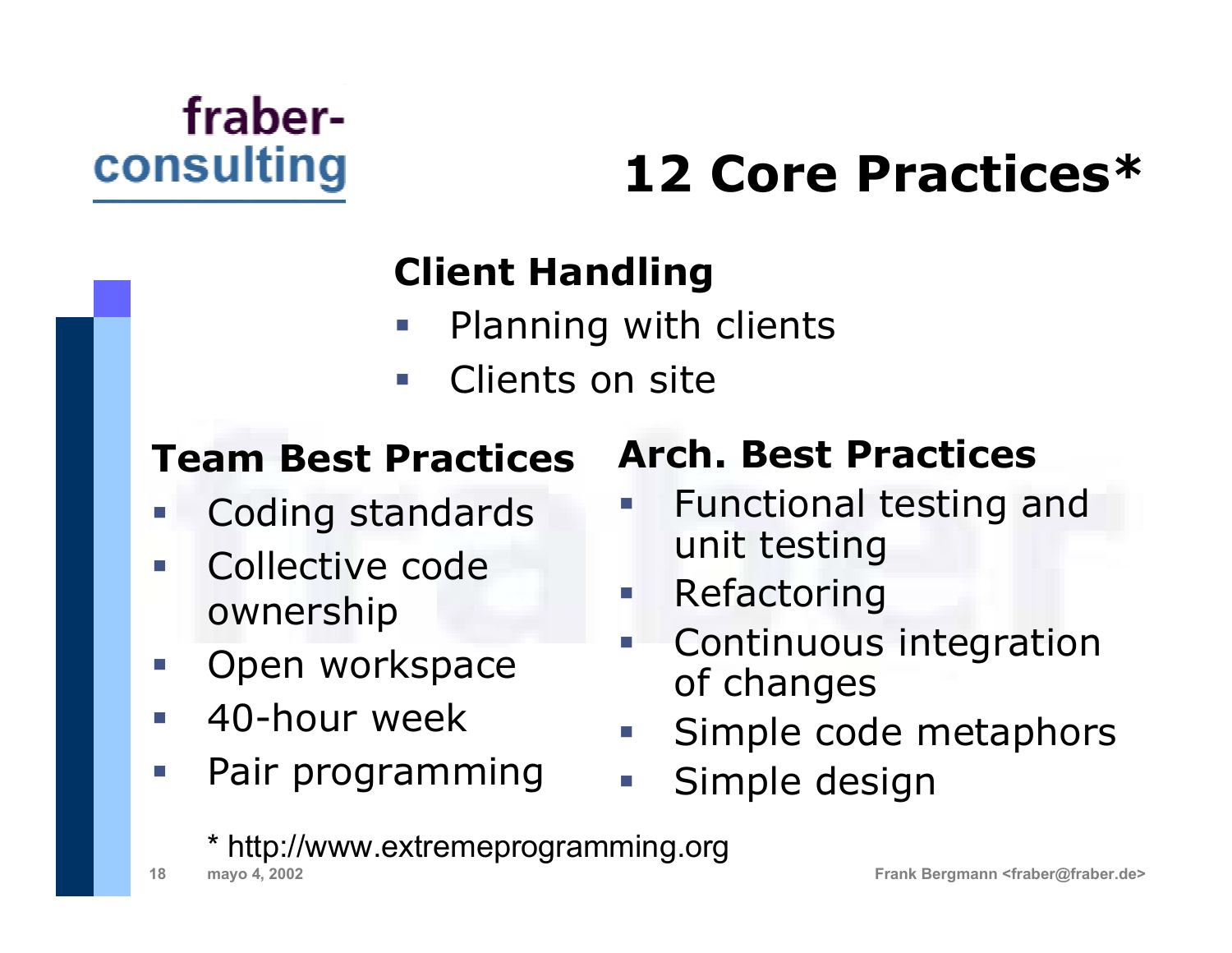![](_page_18_Picture_0.jpeg)

**Client Handling**

![](_page_18_Figure_2.jpeg)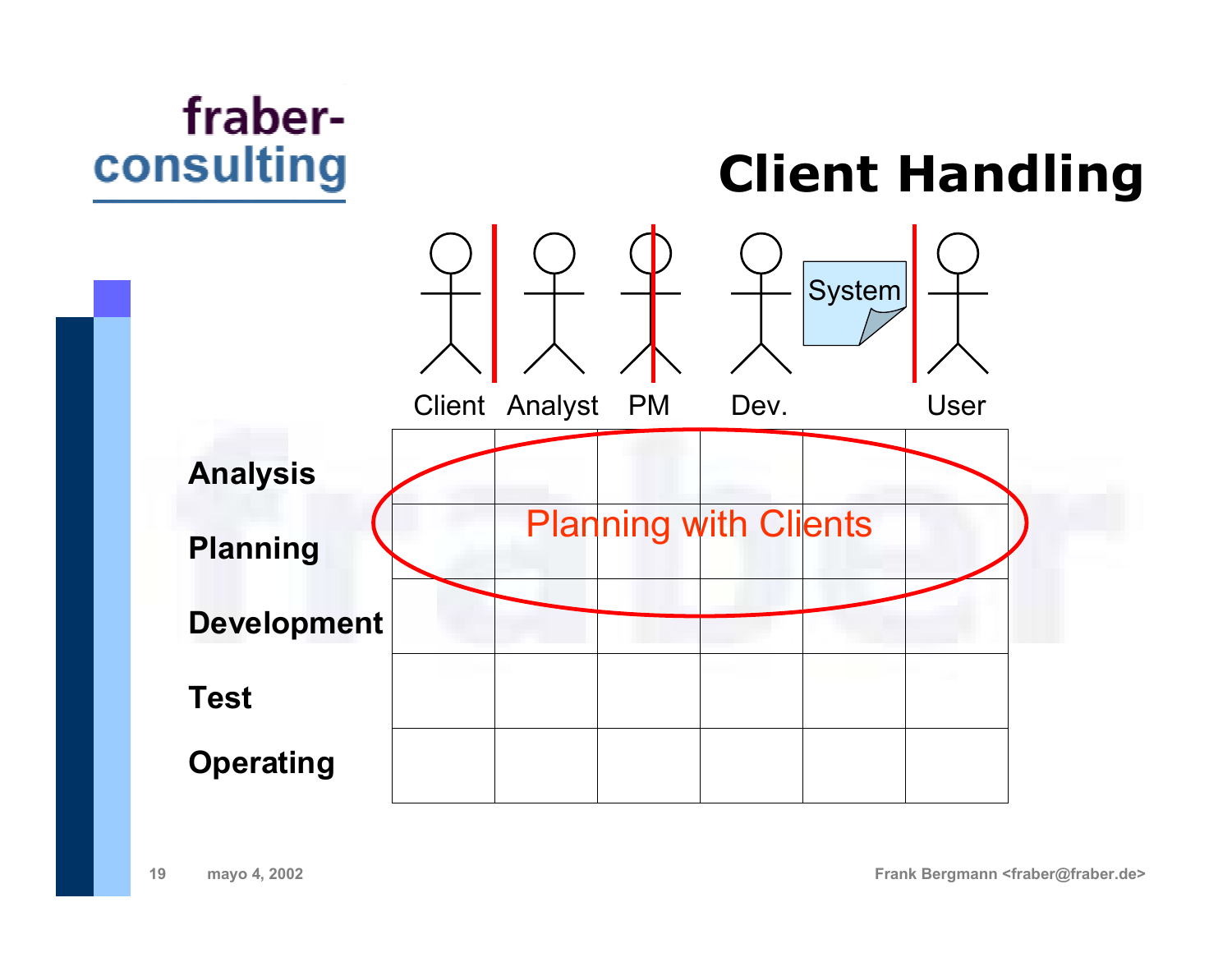![](_page_19_Picture_0.jpeg)

**Client Handling**

![](_page_19_Figure_2.jpeg)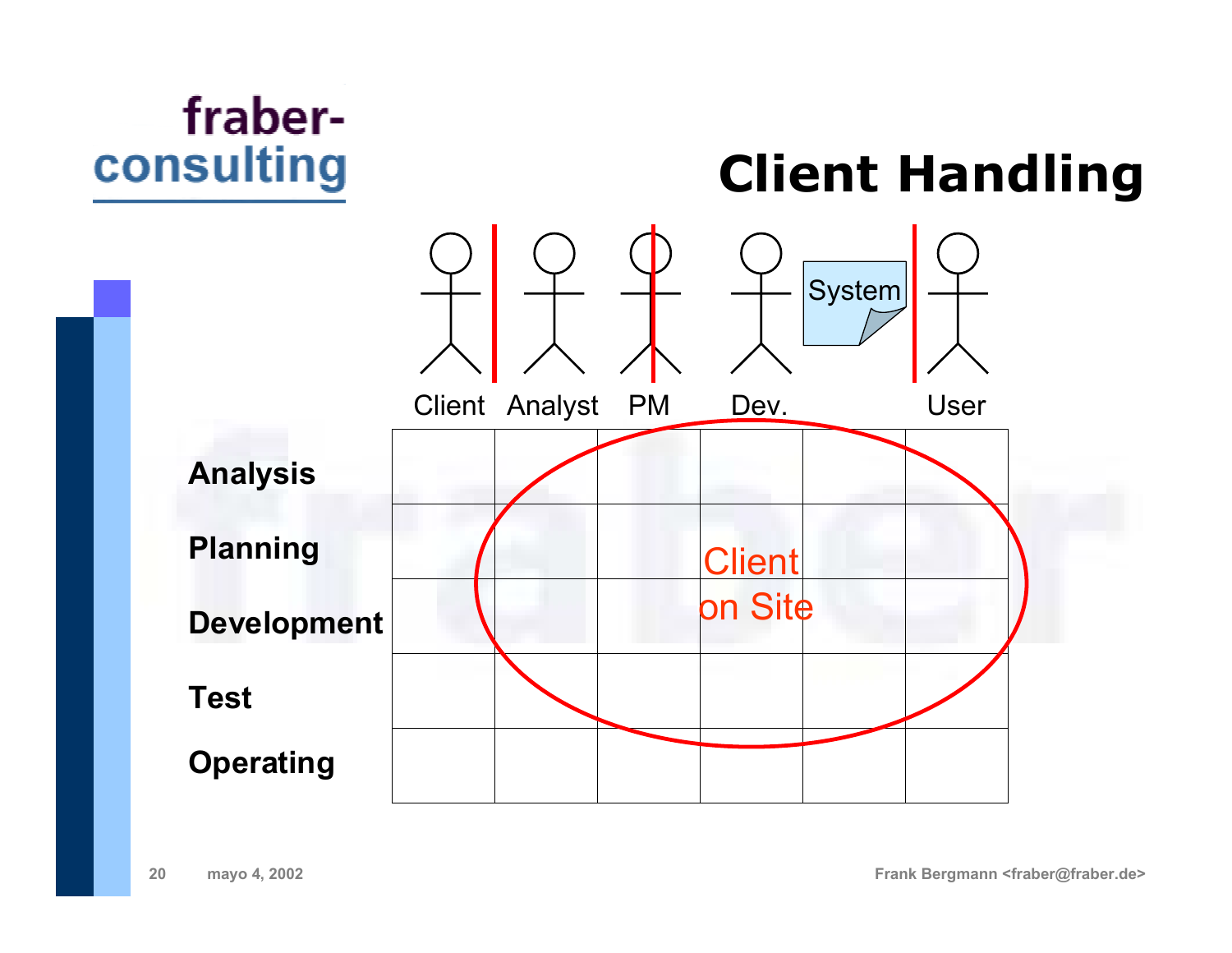![](_page_20_Figure_0.jpeg)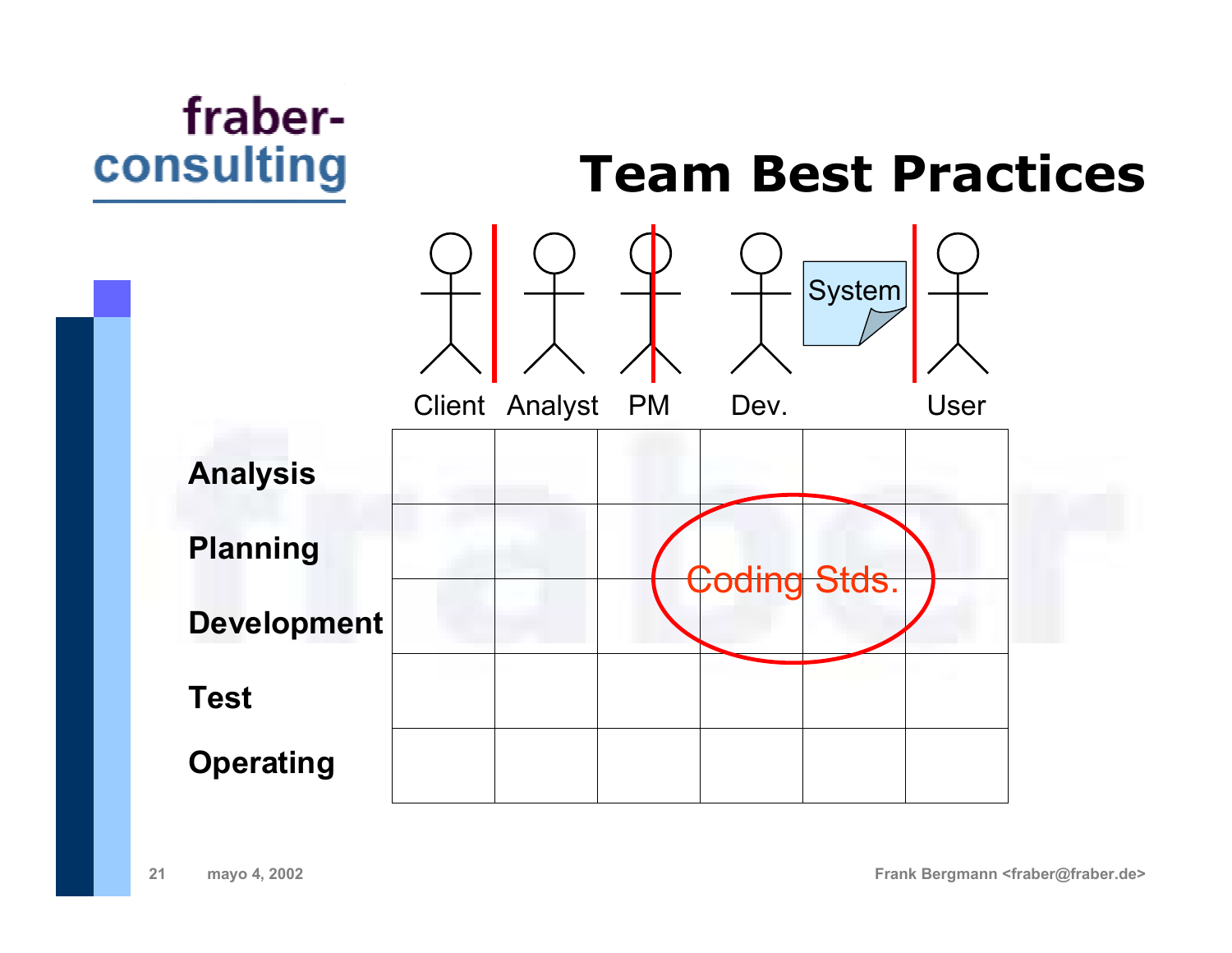![](_page_21_Figure_0.jpeg)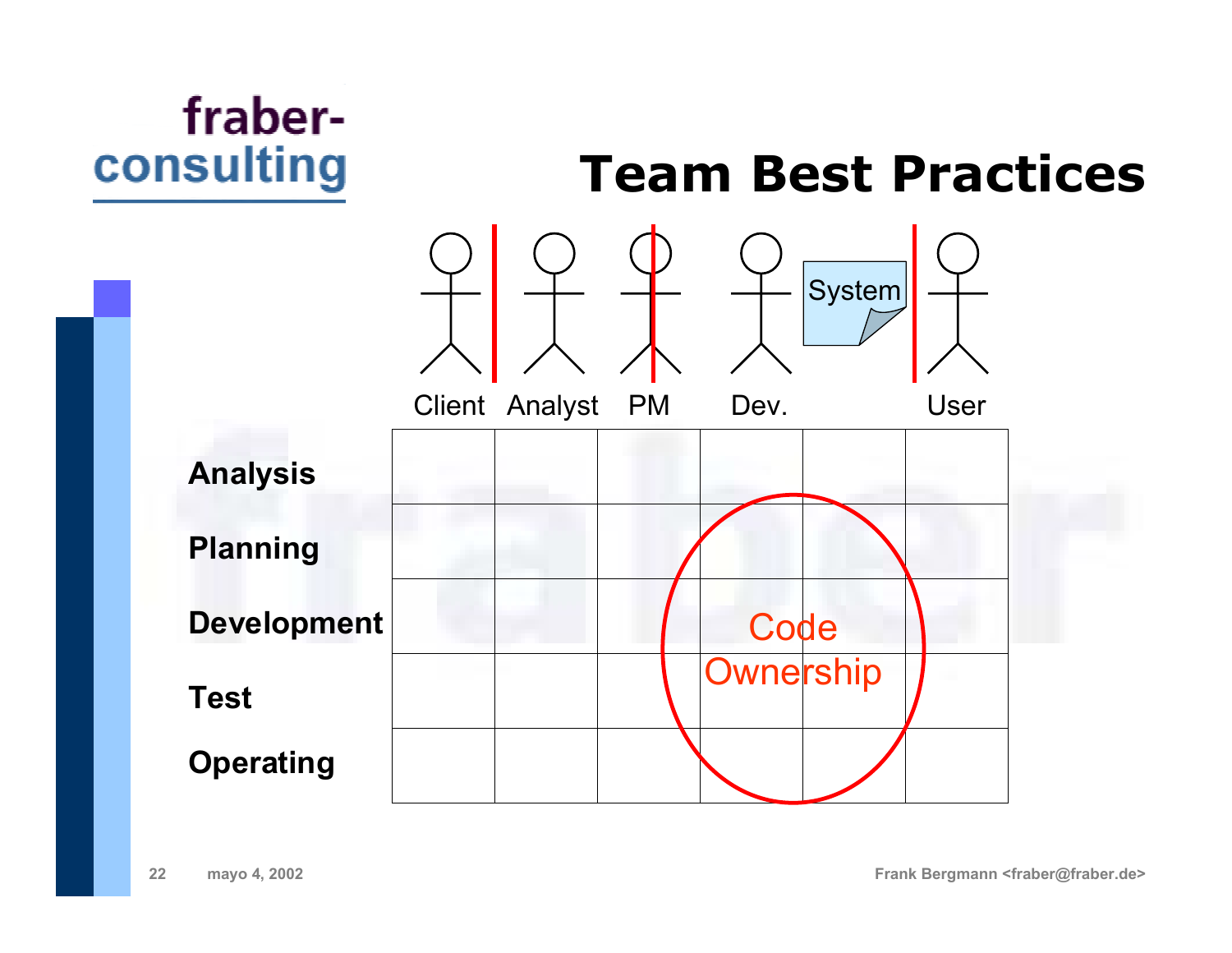![](_page_22_Figure_0.jpeg)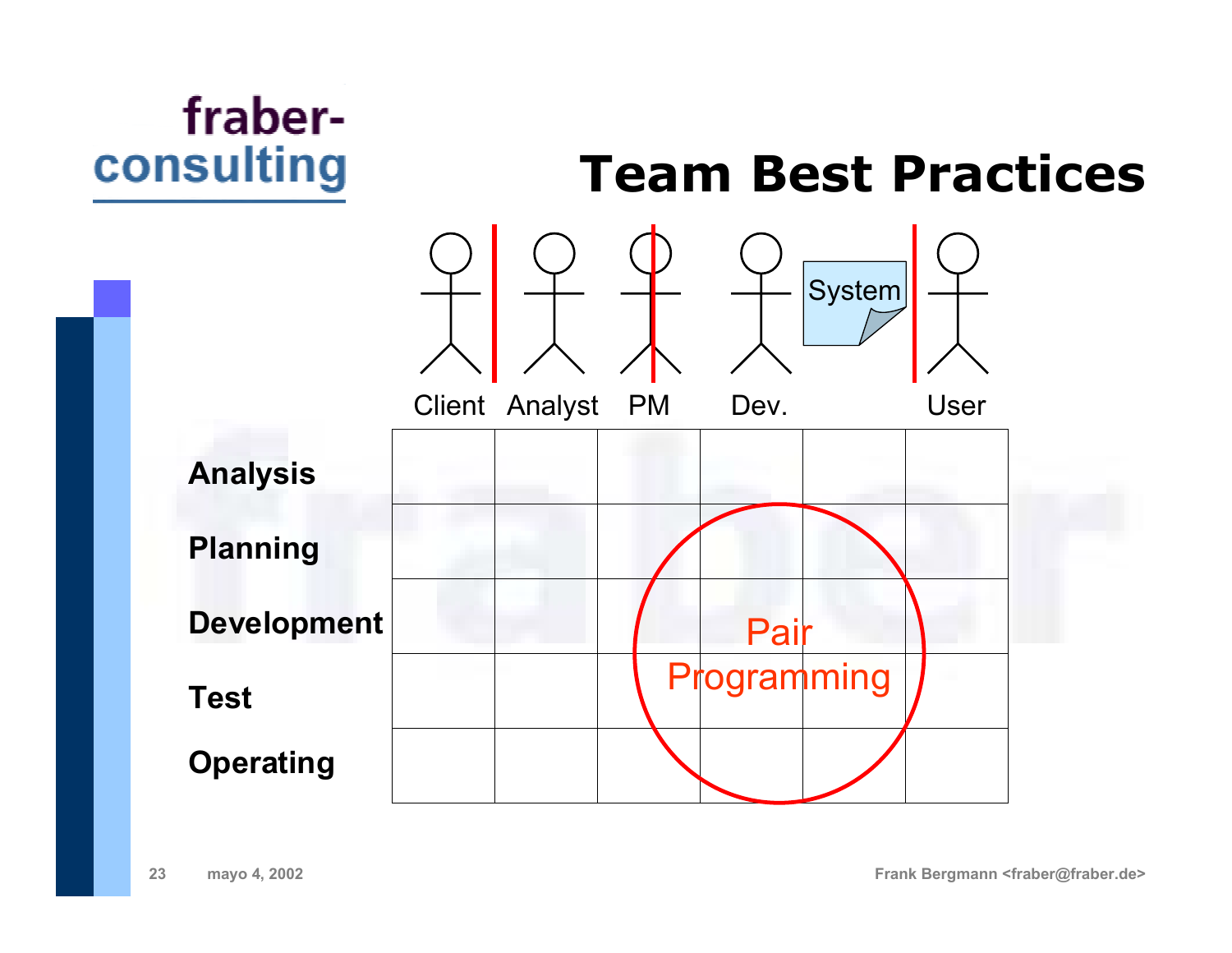![](_page_23_Figure_0.jpeg)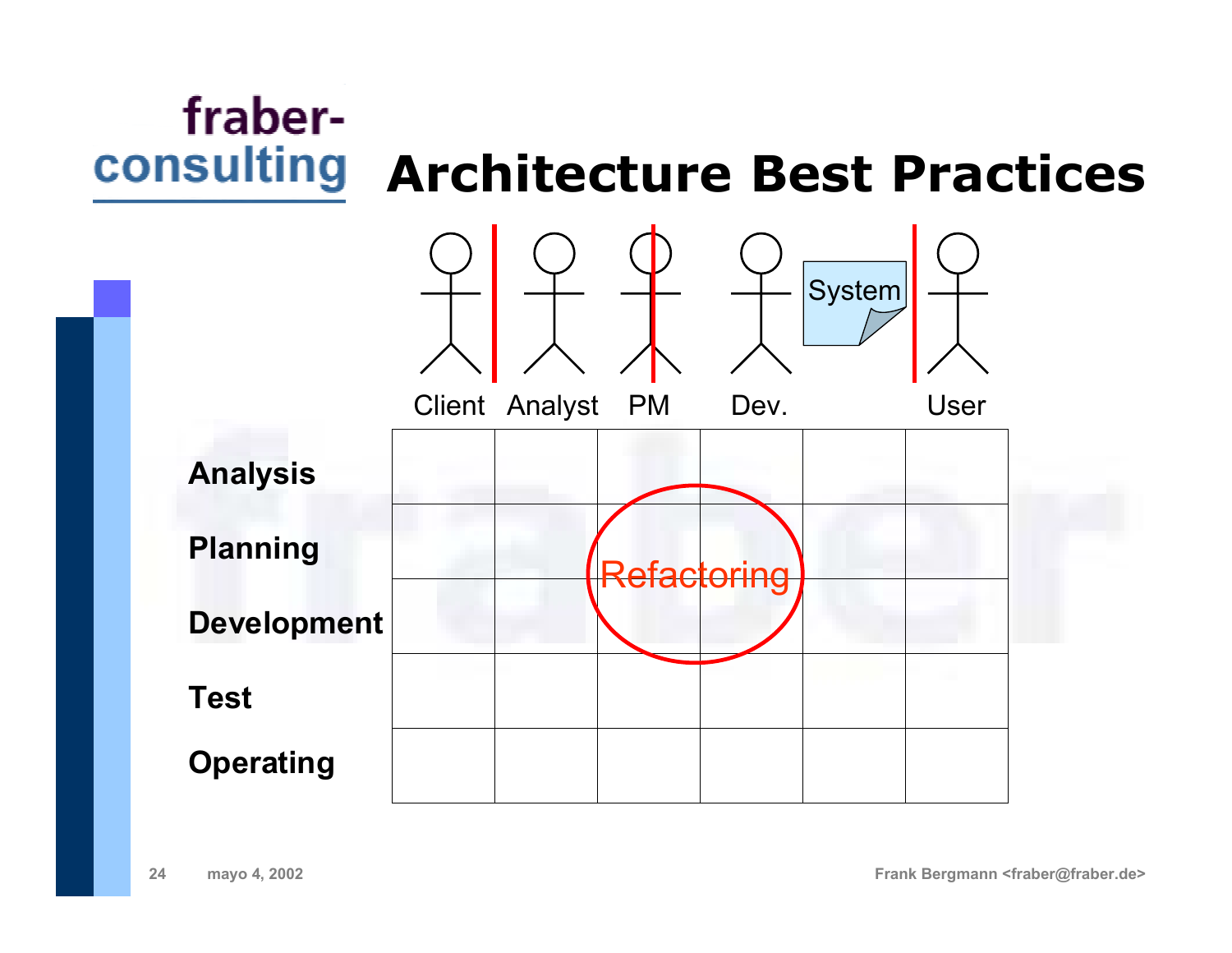![](_page_24_Figure_0.jpeg)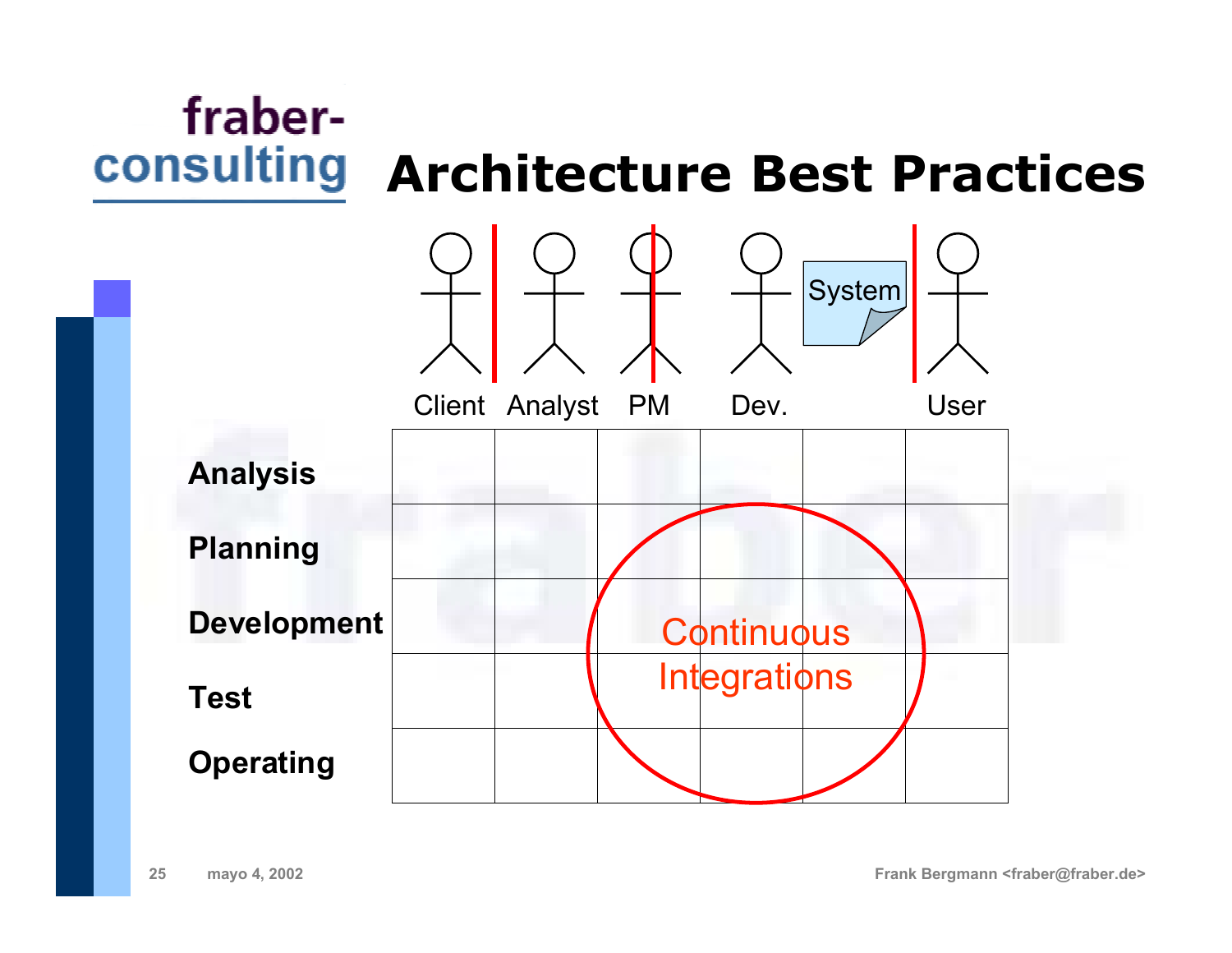![](_page_25_Figure_0.jpeg)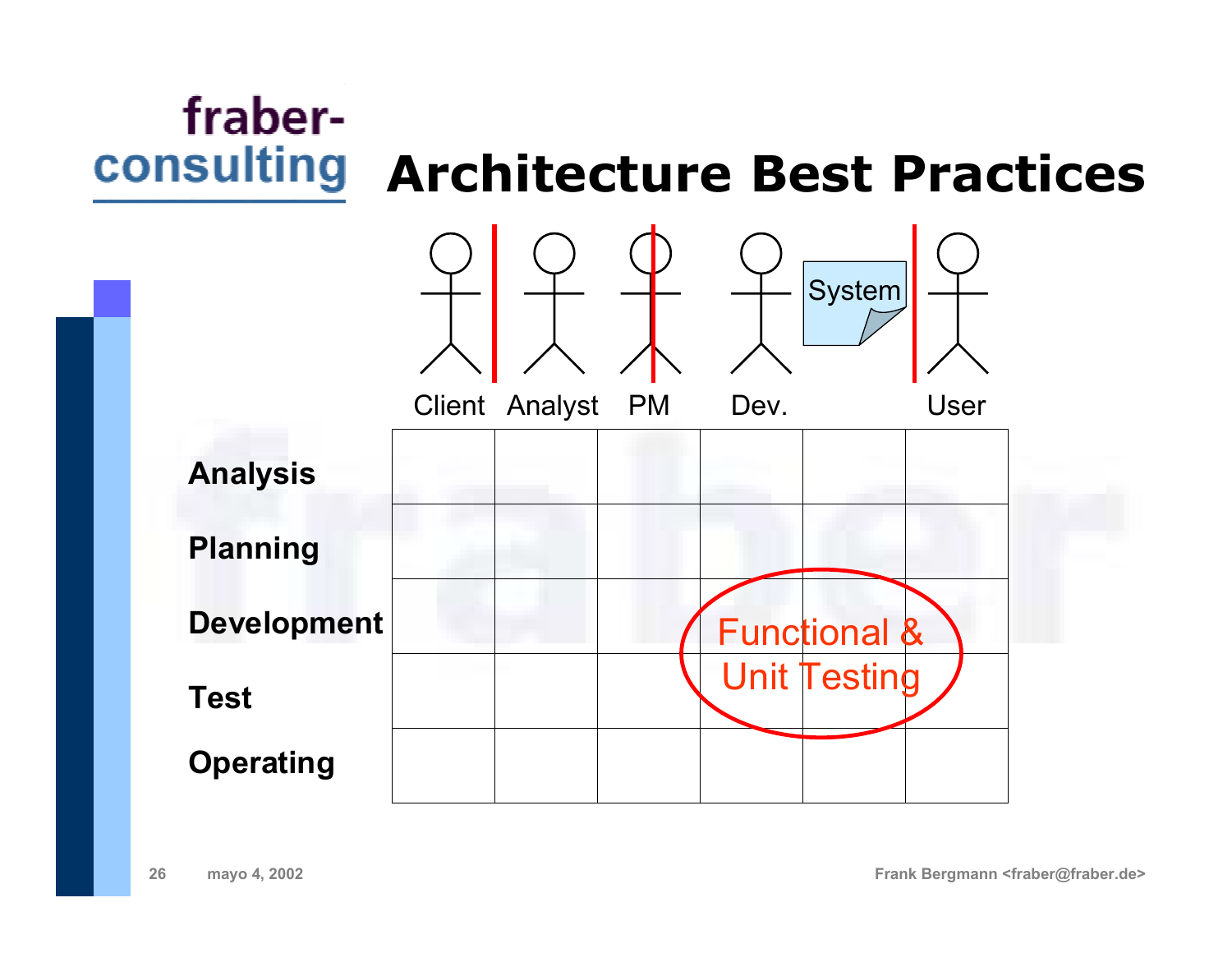#### fraberconsulting **Exteme Programming Flow**

![](_page_26_Figure_1.jpeg)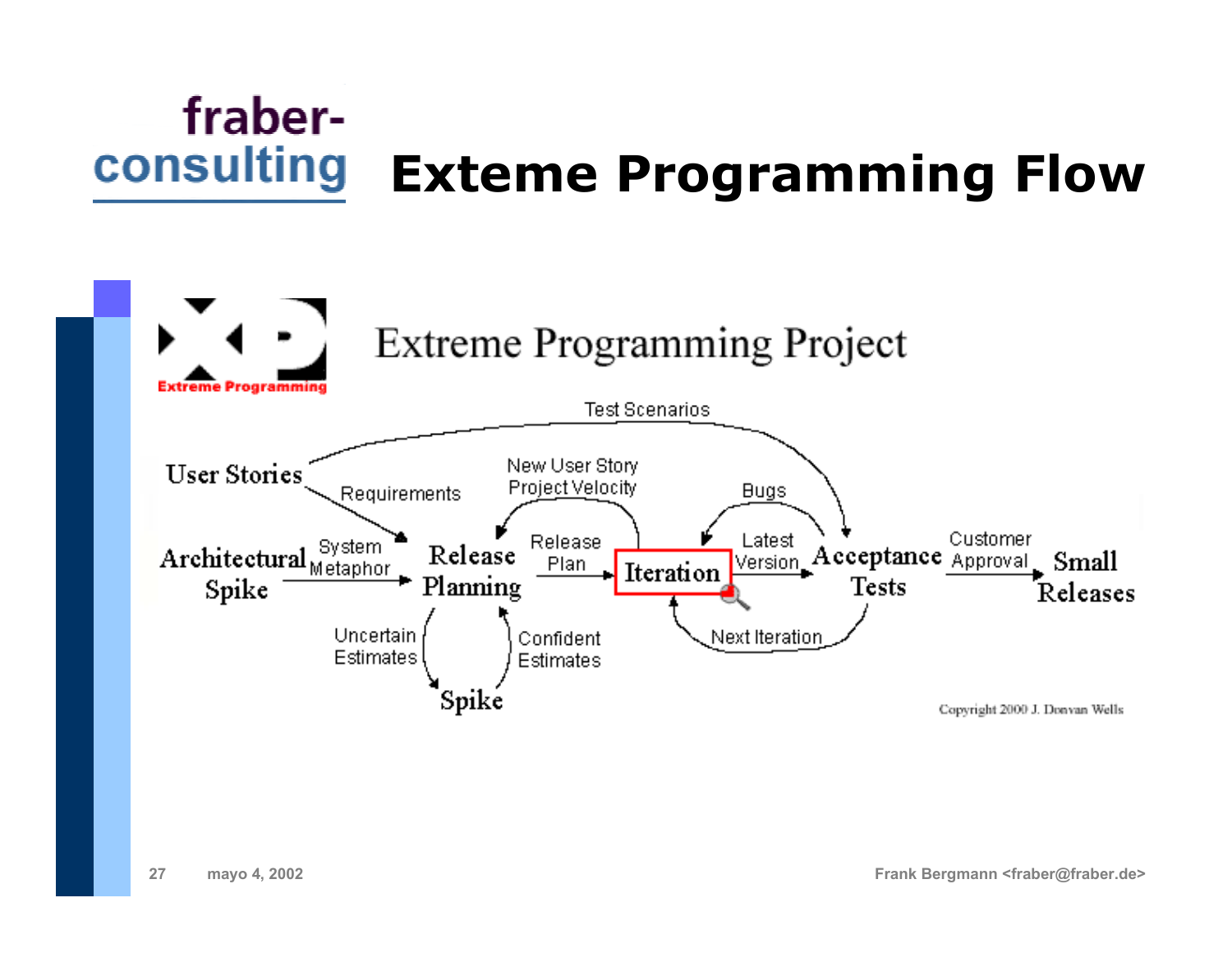![](_page_27_Picture_0.jpeg)

### **Links and References**

- $\overline{\phantom{a}}$  The Official Site: http://www.extremeprogramming.org/
- **The Interview:** http://www.fawcette.com/interviews/beck\_cooper/

#### => Check for "Software Engineering" and read on.